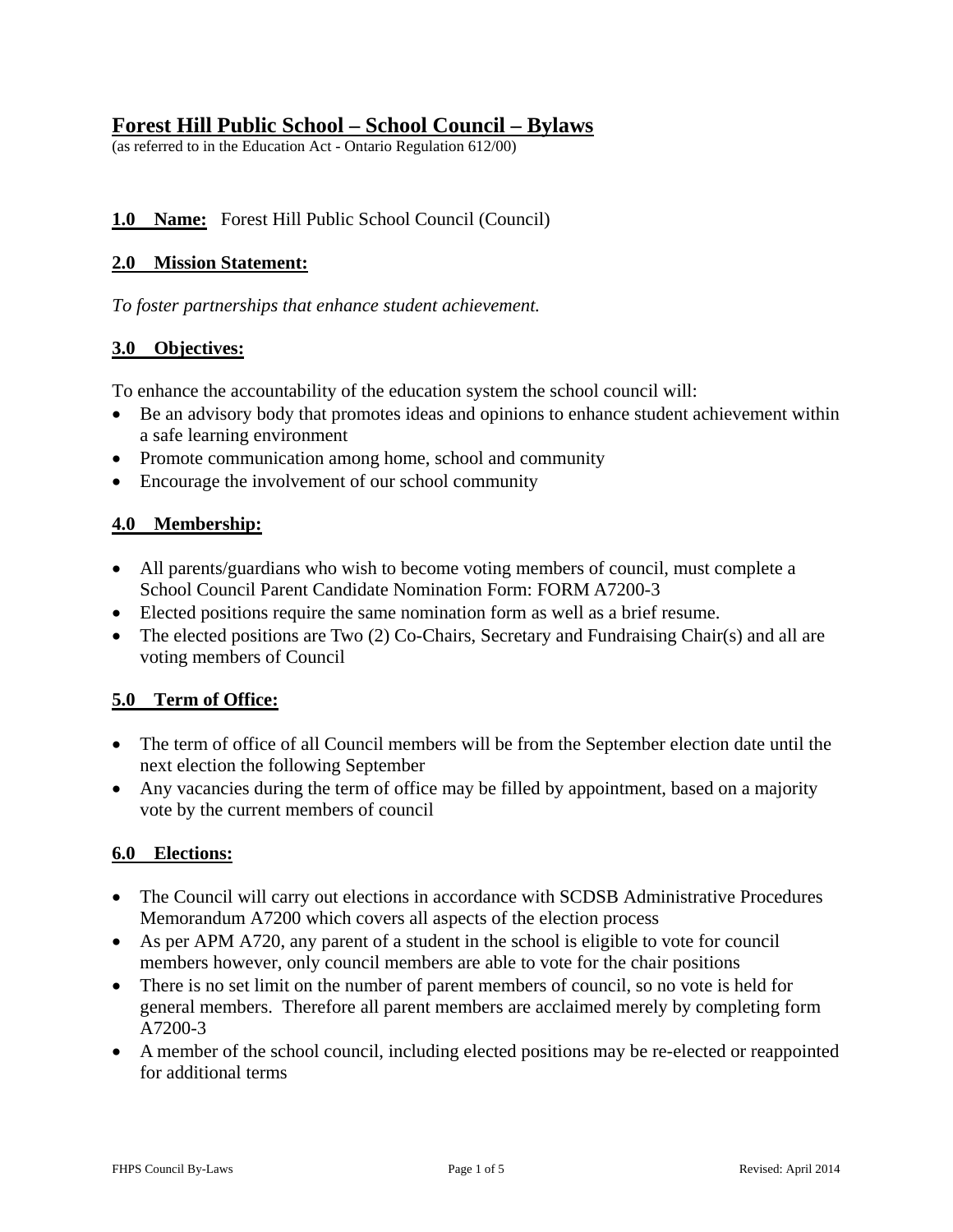## **7.0 Roles and Responsibilities of School Council/School Council Members:**

 The roles and responsibilities of the school council shall be in accordance with SCDSB Administrative Procedures Memorandum A7200-APPENDIX A

#### **8.0 Meetings:**

- A minimum of four meetings per school year are required as per SCDSB guidelines but more may be scheduled
- The first meeting in early September is the final meeting of the previous year's council members prior to an election
- In the case of a cancellation due to inclement weather the meeting may be moved to the next meeting date or if necessary, may be rescheduled sooner
- A schedule of Council meetings will be established at the Council meeting in October following the election
- Meetings will be conducted in accordance with SCDSB APM A2700 Section 6.
- All parents /guardians of students at Forest Hill Public School are welcome to attend meetings and are welcome to address council.
- Council and Fundraising Meetings should be held at the school if possible

#### **9.0 Quorum and Consensus:**

- Quorum will be established in October after an election
- Quorum is established as one half of the total number of Council members plus one
- Quorum may need to be adjusted if new members join or members resign from Council
- All decision making is based on the consensus model. However, failing consensus, a vote may occur if quorum has been met
- Decisions may be formalized through motions made and voted upon, at the discretion of the Chair
- If quorum is not met, meetings may still continue, but no voting may occur.

## **10.0 Minutes & Agendas:**

- Agendas and minutes will be forwarded to all council members and Interested Parents not later than the Friday prior to a Monday meeting.
- Minutes and agendas shall be retained for a period of four years on the website and filed in a binder in the school office

#### **11.0 Expressions of Gratitude by FHPS-SC:**

- No monetary gifts will be permitted on behalf of Council members
- Recognition will be limited to notices on the school website, newsletter or minutes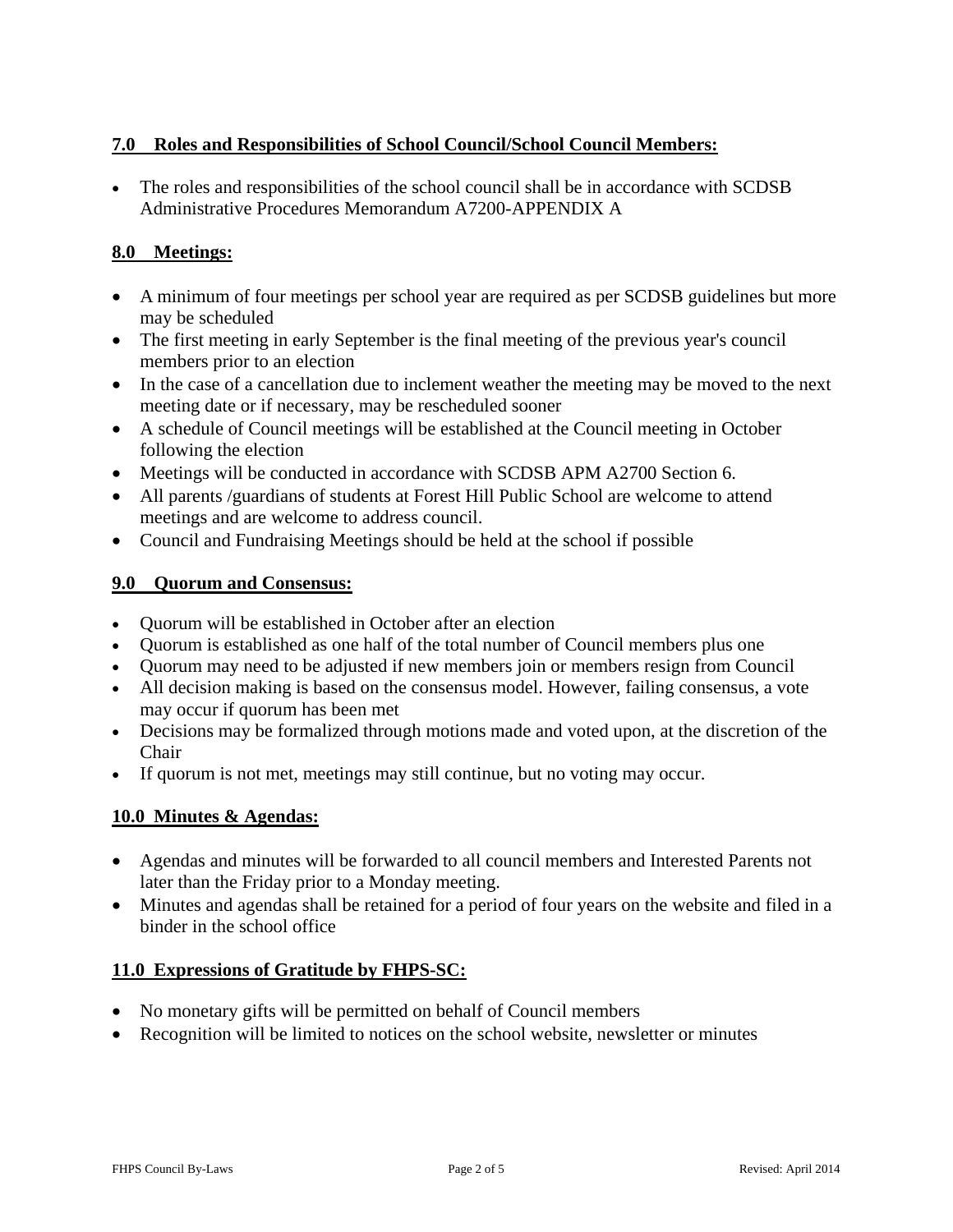## **12.0 E-Mail and Electronic Information**

- By completing the Parent Council Nomination Form APM A2700-3, Council members agreed to have their email addresses made available to the rest of Council unless otherwise indicated on that same form
- Council Chairs are provided with a SCDSB e-mail address to be used for correspondence with Council members and the Interested Parents List
- The SCDSB council e-mail account uses the SCDSB server and is subject to SCDSB technology policies and SCDSB code of conduct
- This email address is listed on the school website for use by all parents to contact the Council
- This e-mail may only be used for the distribution of agendas and minutes and meeting notifications.
- Council business should not be conducted via e-mail between Council members
- Non Council business communication is not be permitted using the Council distribution lists
- The password for the SCDSB email account will be reset by SCDSB each year

# **13.0 Conflict Resolution Procedure:**

- Every school council member will be given an opportunity to express his or her concern or opinion about the issue at dispute and how the dispute has affected him or her.
- Speakers to an issue will maintain a calm and respectful tone at all times.
- Speakers will be allowed to speak without interruption.
- The chairs' responsibility is to clarify the statements made by all speakers, to identify common ground among the points of view raised, and to set out the joint interests of all members.
- If no common ground can be identified, the chair will seek to clarify preferences among all members before proceeding further.
- If all attempts at resolving the conflict have been exhausted without success, the chair shall request the intervention of a superintendent or other senior administrator to facilitate a resolution to the conflict.
- If a council member or members become disruptive during a meeting, the chair shall ask for order.
- If all efforts to restore order fail or the unbecoming behaviour continues, the chair may direct the individual(s) to leave the meeting, citing the reasons for the request.
- The removal of a member for one meeting does not prevent the council member from participating in future meetings of council.
- The incident shall be recorded and submitted to the Superintendent of Schools within one week of the meeting.
- When the chair has requested the removal of a member or members from a meeting, the chair shall request that the disputing members of council participate in a special meeting, the purpose of which will be to arrive at a mutually acceptable solution to the dispute. Such a meeting may be a private meeting, and shall not be construed as a meeting of council.
- The chair may request the intervention of an independent third party to assist in achieving a resolution to the dispute.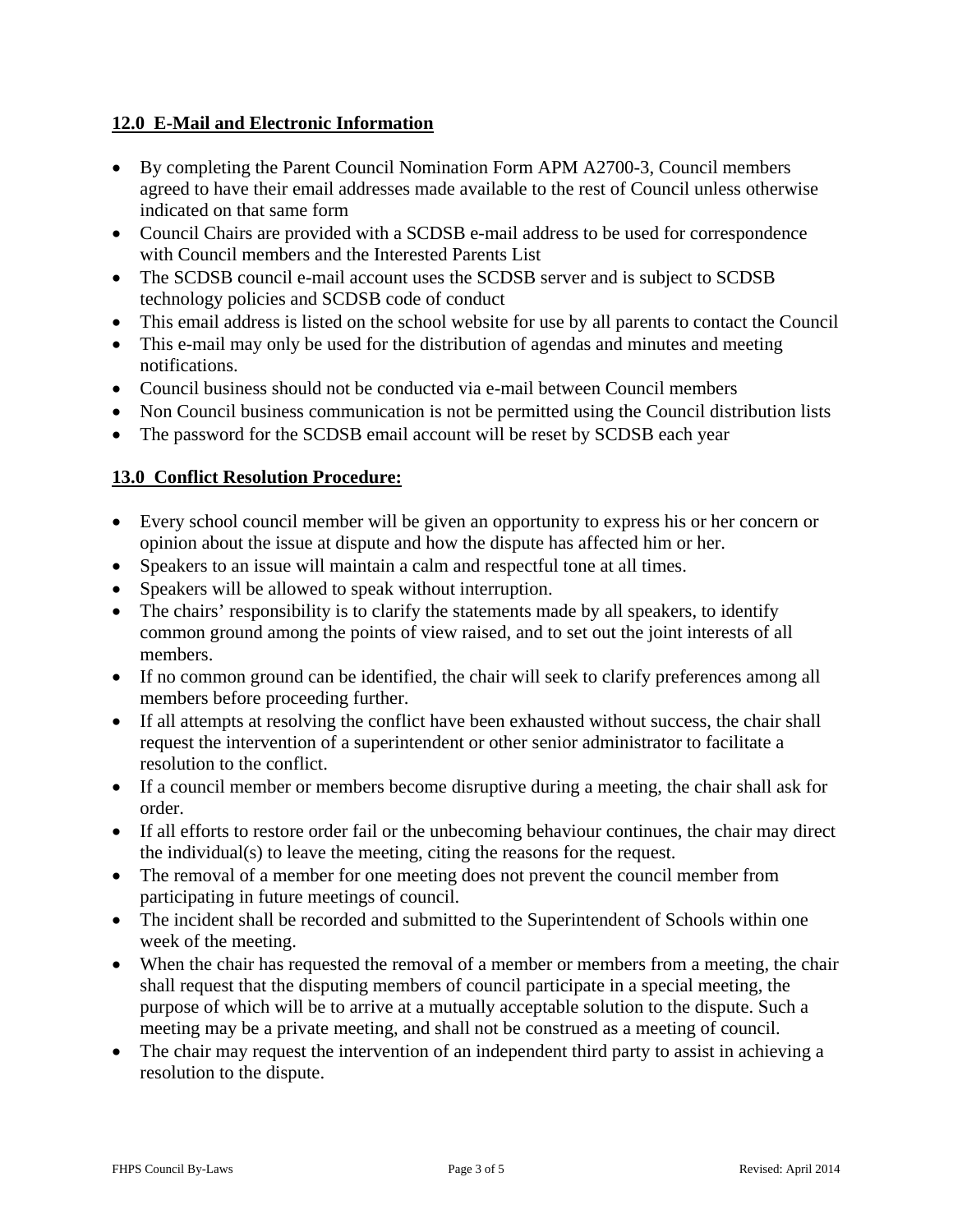- An independent third party may be a board official or another individual mutually agreed on by the parties involved in the dispute.
- Any resolution reached at the meeting to resolve the conflict shall be signed and respected in full by all parties to the agreement.

## **14.0 Conflict of Interest:**

- Each school council member shall avoid situations that could result in an inconsistency between the overall goals and vision of the school council and a personal or vested interest, that arise in connection with his or her duties as a school council member.
- Should an issue or agenda item arise during a council meeting where a council member is in a conflict of interest situation, he or she shall declare conflict of interest immediately and decline from the discussion and resolution.

# **15.0 Communication:**

- The School council will communicate with the school community in a variety of ways
- Agendas and Minutes of the meetings will be posted on the school website and displayed on the school bulletin board
- Council members may also attend other meetings, like the volunteer sessions or the September Open House to advise parents of Council's activities
- Council Chairs must prepare and submit a written Annual Report to the school and to the board, outlining the council's goals, activities, and achievements, including any fund-raising activities.
- The Annual Report shall be posted on the website and/or attached to a newsletter to ensure all parents are provided with the opportunity for review

## **16.0 Feedback Tools:**

- At the April Council Meeting, a feedback form (sample attached to these by-laws) to gauge Council's effectiveness, should be distributed to all members. Any member may complete and submit this form anonymously at the end of the meeting.
- Comments from the forms will be compiled, by the secretary, and a summary report will be submitted to the council members before the year end

## **17.0 Updating of FHPS By-laws:**

- A copy of the current By-laws shall be posted on the FHPS website for review by any parent
- A copy of the current By-laws along with copies of all referenced documents (Education Act, APM 7200, SCDSB 4300-4310) shall be filed in the Minute Binder in the school office.
- These By-laws may be reviewed on an annual basis at a council meeting
- Previous versions of the By-laws shall be retained for a period of four years in the Council Minute Binder in the School Office

## *Version 2014 – Updated April 2014 by 2013-14 FHPS Council Members*